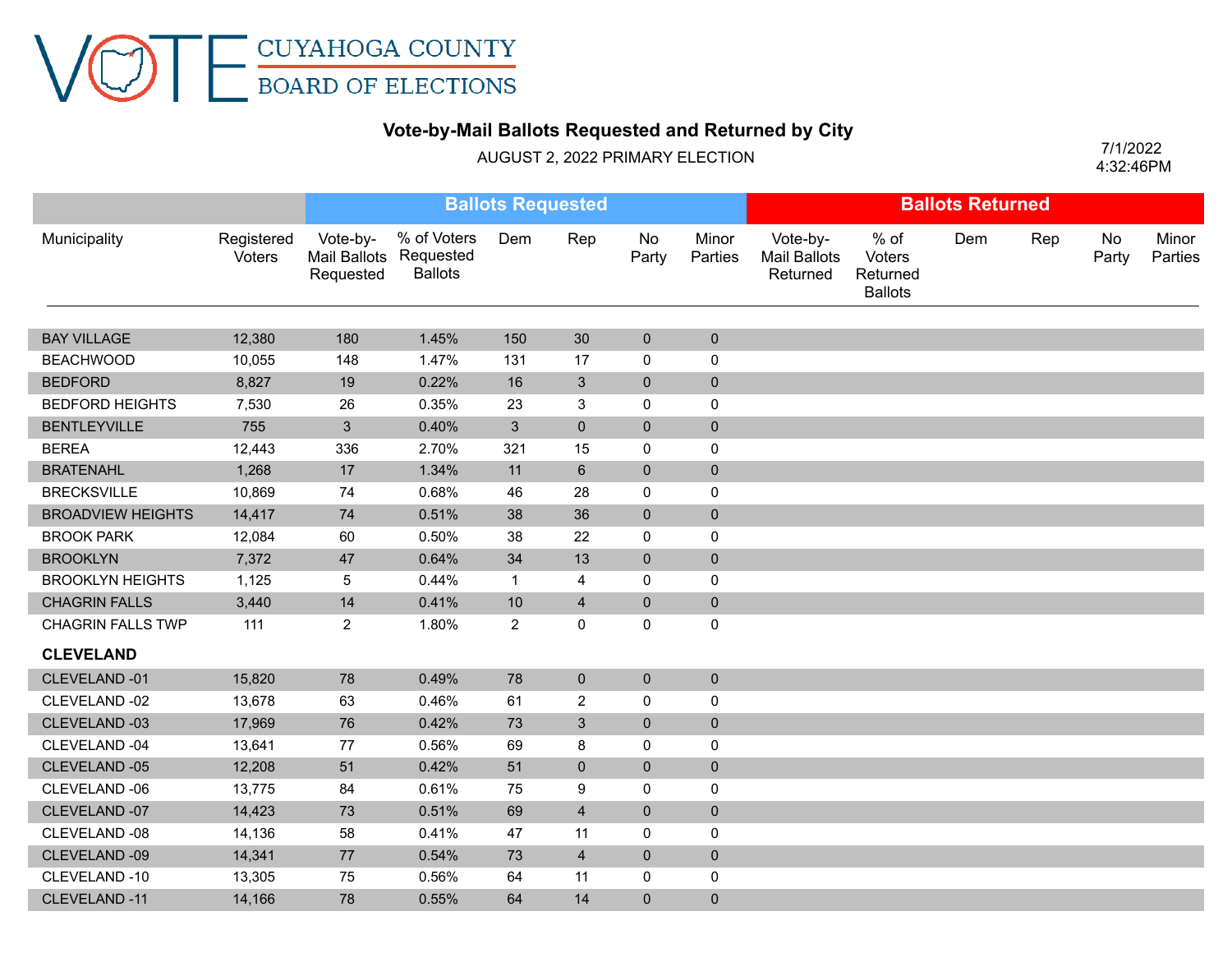|                          |                      | <b>Ballots Requested</b> |                                                         |                |                | <b>Ballots Returned</b> |                  |                                             |                                              |     |             |             |                  |
|--------------------------|----------------------|--------------------------|---------------------------------------------------------|----------------|----------------|-------------------------|------------------|---------------------------------------------|----------------------------------------------|-----|-------------|-------------|------------------|
| Municipality             | Registered<br>Voters | Vote-by-<br>Requested    | % of Voters<br>Mail Ballots Requested<br><b>Ballots</b> | Dem            | Rep            | No<br>Party             | Minor<br>Parties | Vote-by-<br><b>Mail Ballots</b><br>Returned | % of<br>Voters<br>Returned<br><b>Ballots</b> | Dem | Rep         | No<br>Party | Minor<br>Parties |
| CLEVELAND-12             | 13,734               | 81                       | 0.59%                                                   | 57             | 24             | 0                       | 0                |                                             |                                              |     |             |             |                  |
| CLEVELAND-13             | 14,571               | 65                       | 0.45%                                                   | 43             | 22             | $\mathbf 0$             | $\pmb{0}$        |                                             |                                              |     |             |             |                  |
| CLEVELAND-14             | 12,832               | 38                       | 0.30%                                                   | 30             | 8              | $\mathbf 0$             | 0                |                                             |                                              |     |             |             |                  |
| CLEVELAND-15             | 15,733               | 72                       | 0.46%                                                   | 62             | 10             | $\mathbf 0$             | $\pmb{0}$        |                                             |                                              |     |             |             |                  |
| CLEVELAND-16             | 14,136               | 77                       | 0.54%                                                   | 63             | 14             | $\mathbf 0$             | 0                |                                             |                                              |     |             |             |                  |
| CLEVELAND-17             | 16,532               | 143                      | 0.86%                                                   | 112            | 31             | $\mathbf 0$             | $\pmb{0}$        |                                             |                                              |     |             |             |                  |
| <b>CLEVELAND</b>         | 245,000              | 1,266                    | 0.52%                                                   | 1,091          | <b>175</b>     | $\overline{0}$          | $\overline{0}$   |                                             |                                              |     |             |             |                  |
| <b>CLEVELAND HEIGHTS</b> | 33,945               | 359                      | 1.06%                                                   | 319            | 40             | $\mathbf 0$             | $\mathsf 0$      |                                             |                                              |     |             |             |                  |
| <b>CUYAHOGA HEIGHTS</b>  | 412                  | $\mathbf{3}$             | 0.73%                                                   | 3 <sup>5</sup> | $\mathbf 0$    | $\mathbf 0$             | $\pmb{0}$        |                                             |                                              |     |             |             |                  |
| <b>EAST CLEVELAND</b>    | 10,259               | 41                       | 0.40%                                                   | 41             | 0              | $\mathbf 0$             | 0                |                                             |                                              |     |             |             |                  |
| <b>EUCLID</b>            | 33,833               | 194                      | 0.57%                                                   | 153            | 41             | $\pmb{0}$               | $\pmb{0}$        |                                             |                                              |     |             |             |                  |
| <b>FAIRVIEW PARK</b>     | 12,448               | 123                      | 0.99%                                                   | 86             | 37             | 0                       | 0                |                                             |                                              |     |             |             |                  |
| <b>GARFIELD HEIGHTS</b>  | 18,426               | 119                      | 0.65%                                                   | 84             | 35             | $\pmb{0}$               | $\pmb{0}$        |                                             |                                              |     |             |             |                  |
| <b>GATES MILLS</b>       | 2,033                | 9                        | 0.44%                                                   | 6              | 3              | $\mathbf 0$             | 0                |                                             |                                              |     |             |             |                  |
| <b>GLENWILLOW</b>        | 609                  | $\mathbf{1}$             | 0.16%                                                   | $\mathbf 0$    | $\mathbf{1}$   | $\mathbf 0$             | $\mathbf 0$      |                                             |                                              |     |             |             |                  |
| <b>HIGHLAND HEIGHTS</b>  | 6,740                | 53                       | 0.79%                                                   | 38             | 15             | 0                       | $\mathbf 0$      |                                             |                                              |     |             |             |                  |
| <b>HIGHLAND HILLS</b>    | 518                  | $\overline{a}$           | 0.39%                                                   | $2^{\circ}$    | $\mathbf 0$    | $\mathbf 0$             | $\mathbf 0$      |                                             |                                              |     |             |             |                  |
| <b>HUNTING VALLEY</b>    | 537                  | 3                        | 0.56%                                                   | $\mathbf{1}$   | 2              | 0                       | 0                |                                             |                                              |     |             |             |                  |
| <b>INDEPENDENCE</b>      | 5,892                | 57                       | 0.97%                                                   | 28             | 29             | $\mathbf 0$             | $\pmb{0}$        |                                             |                                              |     |             |             |                  |
| <b>LAKEWOOD</b>          | 36,865               | 234                      | 0.63%                                                   | 191            | 43             | $\mathbf 0$             | 0                |                                             | 0.00%                                        | 0   | $\mathbf 1$ | 0           | 0                |
| <b>LINNDALE</b>          | 73                   | $\mathbf{1}$             | 1.37%                                                   | $\mathbf{1}$   | $\overline{0}$ | $\mathbf{0}$            | $\mathbf 0$      |                                             |                                              |     |             |             |                  |
| <b>LYNDHURST</b>         | 10,768               | 118                      | 1.10%                                                   | 91             | 27             | 0                       | $\pmb{0}$        |                                             |                                              |     |             |             |                  |
| <b>MAPLE HEIGHTS</b>     | 15,990               | 62                       | 0.39%                                                   | 53             | 9              | $\mathbf 0$             | $\pmb{0}$        |                                             |                                              |     |             |             |                  |
| <b>MAYFIELD HEIGHTS</b>  | 12,808               | 82                       | 0.64%                                                   | 70             | 12             | 0                       | 0                |                                             |                                              |     |             |             |                  |
| MAYFIELD VILLAGE         | 2,547                | 17                       | 0.67%                                                   | 12             | 5              | $\mathbf 0$             | $\pmb{0}$        |                                             |                                              |     |             |             |                  |
| MIDDLEBURG HEIGHTS       | 10,687               | 115                      | 1.08%                                                   | 77             | 38             | 0                       | 0                |                                             |                                              |     |             |             |                  |
| <b>MORELAND HILLS</b>    | 3,022                | 25                       | 0.83%                                                   | 20             | 5 <sup>5</sup> | $\mathbf 0$             | $\overline{0}$   |                                             |                                              |     |             |             |                  |
| <b>NEWBURGH HEIGHTS</b>  | 1,064                | 8                        | 0.75%                                                   | 5              | 3              | 0                       | 0                |                                             |                                              |     |             |             |                  |
| <b>NORTH OLMSTED</b>     | 22,417               | 496                      | 2.21%                                                   | 440            | 56             | $\mathbf{0}$            | $\mathbf 0$      |                                             |                                              |     |             |             |                  |
| NORTH RANDALL            | 641                  | 5                        | 0.78%                                                   | $\mathbf{3}$   | $\overline{2}$ | 0                       | $\mathbf 0$      |                                             |                                              |     |             |             |                  |
| NORTH ROYALTON           | 21,976               | 226                      | 1.03%                                                   | 117            | 109            | $\mathbf{0}$            | $\mathbf 0$      |                                             |                                              |     |             |             |                  |
| <b>OAKWOOD</b>           | 2,671                | 10 <sup>°</sup>          | 0.37%                                                   | 8              | $\overline{2}$ | 0                       | 0                |                                             |                                              |     |             |             |                  |
| <b>OLMSTED FALLS</b>     | 6,449                | 198                      | 3.07%                                                   | 188            | 10             | $\mathbf 0$             | $\pmb{0}$        |                                             |                                              |     |             |             |                  |
| <b>OLMSTED TOWNSHIP</b>  | 9,874                | 227                      | 2.30%                                                   | 207            | 20             | $\mathbf 0$             | $\pmb{0}$        |                                             |                                              |     |             |             |                  |